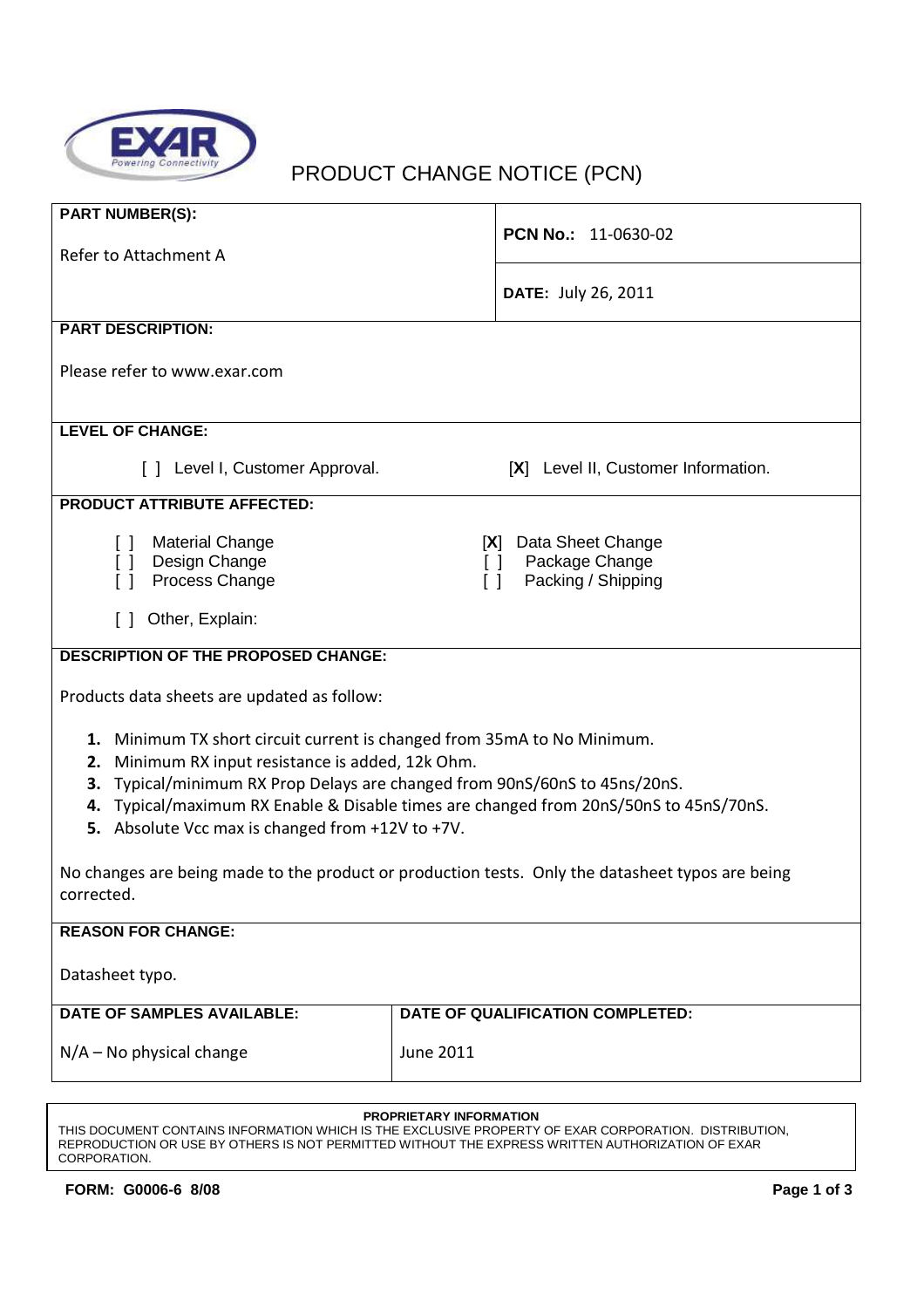

## PRODUCT CHANGE NOTICE

| <b>ESTIMATED CHANGE DATE OR DATE</b><br>CODE:                                                                                                                                                                                                 | <b>SUPPORTING DATA:</b>              |
|-----------------------------------------------------------------------------------------------------------------------------------------------------------------------------------------------------------------------------------------------|--------------------------------------|
| Immediate                                                                                                                                                                                                                                     | N/A                                  |
|                                                                                                                                                                                                                                               |                                      |
| [X] STANDARD DISTRIBUTION                                                                                                                                                                                                                     | <b>CUSTOM DISTRIBUTION</b><br>$\Box$ |
| PERSON TO CONTACT WITH QUESTIONS:                                                                                                                                                                                                             |                                      |
| <b>LISA BEDARD</b><br>Exar Corporation<br>1 Holiday Avenue<br>West Tower, Suite 450<br>Pointe-Claire, Quebec H9R 5N3<br>Tel: (514) 429-1010 ext 210<br>Fax: (514) 695-2548<br>lisa.bedard@exar.com<br>Please acknowledge receipt of this PCN. |                                      |
| Acknowledged:                                                                                                                                                                                                                                 |                                      |
| Signature                                                                                                                                                                                                                                     |                                      |
| <b>Printed Name</b>                                                                                                                                                                                                                           |                                      |
| Company                                                                                                                                                                                                                                       |                                      |
| <b>Title</b>                                                                                                                                                                                                                                  |                                      |
| <b>Date</b>                                                                                                                                                                                                                                   |                                      |

**PROPRIETARY INFORMATION** THIS DOCUMENT CONTAINS INFORMATION WHICH IS THE EXCLUSIVE PROPERTY OF EXAR CORPORATION. DISTRIBUTION, REPRODUCTION OR USE BY OTHERS IS NOT PERMITTED WITHOUT THE EXPRESS WRITTEN AUTHORIZATION OF EXAR CORPORATION.

**Comments**: \_\_\_\_\_\_\_\_\_\_\_\_\_\_\_\_\_\_\_\_\_\_\_\_\_\_\_\_\_\_\_\_\_\_\_\_\_\_\_\_\_\_\_\_\_\_\_\_\_\_\_\_\_\_\_\_\_\_\_\_\_\_\_\_\_\_